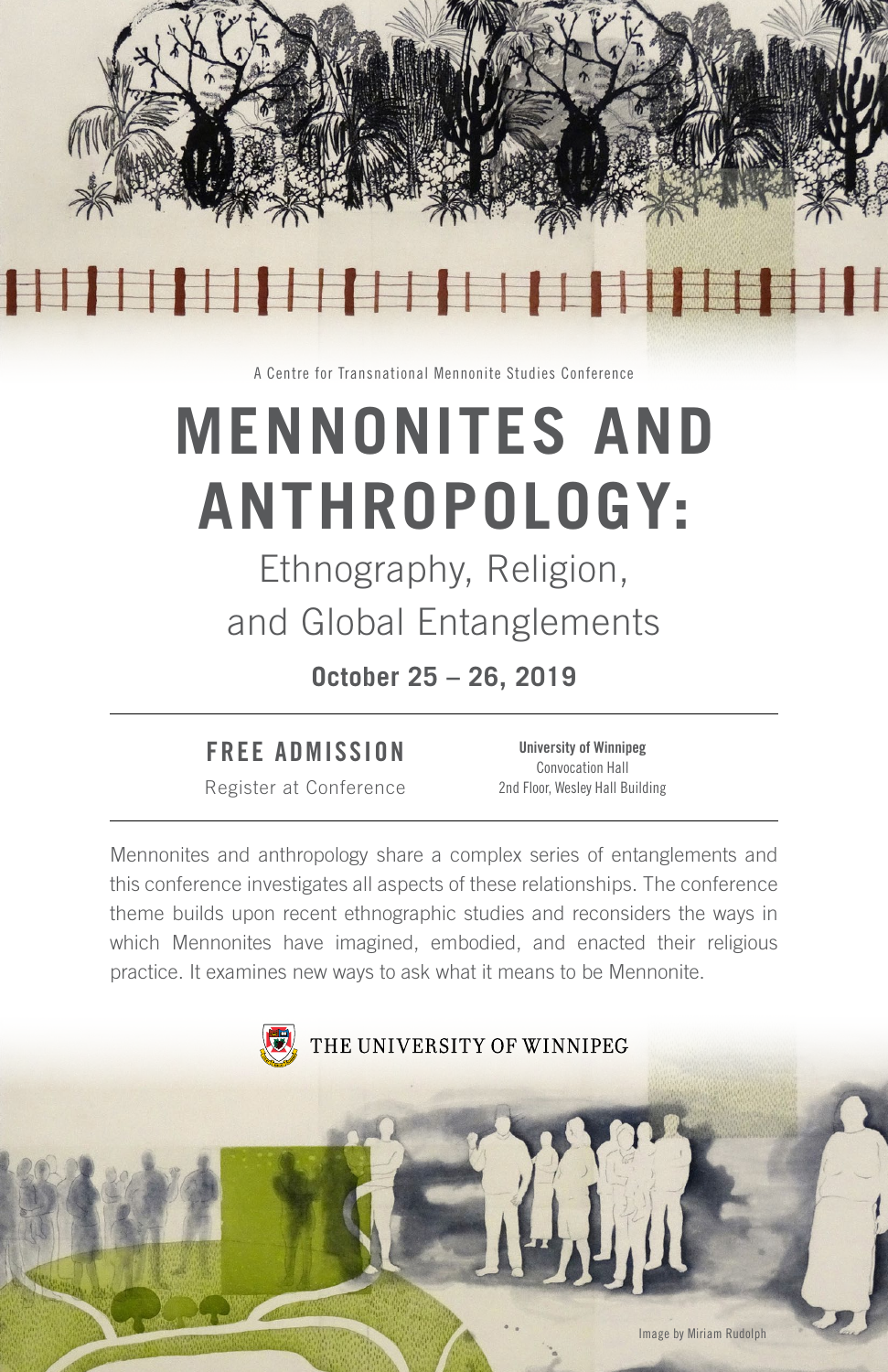# THURSDAY, OCTOBER 24

#### $7:00 - 8:00$  pm RECEPTION FOR PRESENTERS AND SESSION CHAIRS

UWinnipeg Club (4th floor, Wesley Hall)

# FRIDAY, OCTOBER 25

## 8:30 – 8:45 am CONFERENCE WELCOME

- ANNETTE TRIMBEE, President, UWinnipeg, "Welcome"
- ROYDEN LOEWEN, UWinnipeg, "Conference Introduction"

# $8.45 - 9.45$  am PANEL 1: MENNONITE ANTHROPOLOGY

Chair: Stephanie Phetsamy Stobbe, Menno Simons College

- PHILIP FOUNTAIN, Victoria U of Wellington, New Zealand, "Fragments of a Mennonite Anthropology"
- JOHN JANZEN, U of Kansas, "Confessions of a Mennonite Anthropologist"

#### 9:45 – 10:15 am Coffee

### 10:15 am – 12:15 pm PANEL 2: RACE & ETHNICITY

Chair: Debbi DiGennaro, Oxford Center for Mission Studies

- ABIGAIL CARL-KLASSEN, El Paso, Texas, "Mennonite, Mestizo, and Indigenous Bridge Builders: Cross-Cultural Encounters in the Campos Menonitas of Chihuahua"
- PABLO HYUNG JIN KIM SUN, U of Toronto, "Making an Intercultural Mennonite Ethnoreligion in a Global Context"
- URSULA REGEHR, U of Bern and Museum der Kulturen Basel, "Coexistence Revisited: Mennonite Settlers and Indigenous People in the Gran Chaco"

• MIRIAM RUDOLPH, U of Manitoba, "disPOSSESSION: Exploring Mennonite and Indigenous Land Usage in Paraguay through Art"

#### 12:15 – 1:15 pm Lunch

#### $1:15 - 3:15$  pm

PANEL 3: ECONOMIC TRANSFORMATION

Chair: Hans Werner, JMS Board

- PAOLA CANOVA, U of Texas, Austin, "Racialized Desires: The Intimacy of Mennonite Economic Transformations in Paraguay"
- LAUREL ZWISSLER, Central Michigan U, "Buying, Selling and Being Fair: An Anthropologist at Ten Thousand Villages"
- MARILIN REHNFELDT, Catholic University of Asuncion, Paraguay, "Mennonite Haciendas and the Indigenous Labour Situation: A Study from Central Chaco"
- FABRICO VAZQUEZ, Academia Diplomática del Paraguay, "Leisure, Tourism and Luxury: The New Mennonite Bourgeoisie of the Paraguayan Chaco"

#### 3:15 – 3:45 pm Coffee

# $3:45 - 5:00$  pm KEYNOTE ADDRESS VIA SKYPE

Chair: Aileen Friesen, Plett Foundation

• JAMES URRY, Victoria U of Wellington, New Zealand, "Mennonites, Anthropology and History: A Complicated Intellectual Relationship"

#### 5:00 – 7:00 pm Dinner Break

#### 7:00 – 9:00 pm PANEL 4: RITUALS

Chair: Kathleen Venema, UWinnipeg

- KATHERINE HILL, Birkbeck College, London, "Baptism, Breaking Bread and Washing of Feet: Ritual in Dutch-Prussian Mennonite Communities in Transition"
- LAURA MEITZNER YODER and JAMIE HUFF, Wheaton College, "'The best education happens around the table': Four decades of 'Mennonite Dinner' in Wheaton"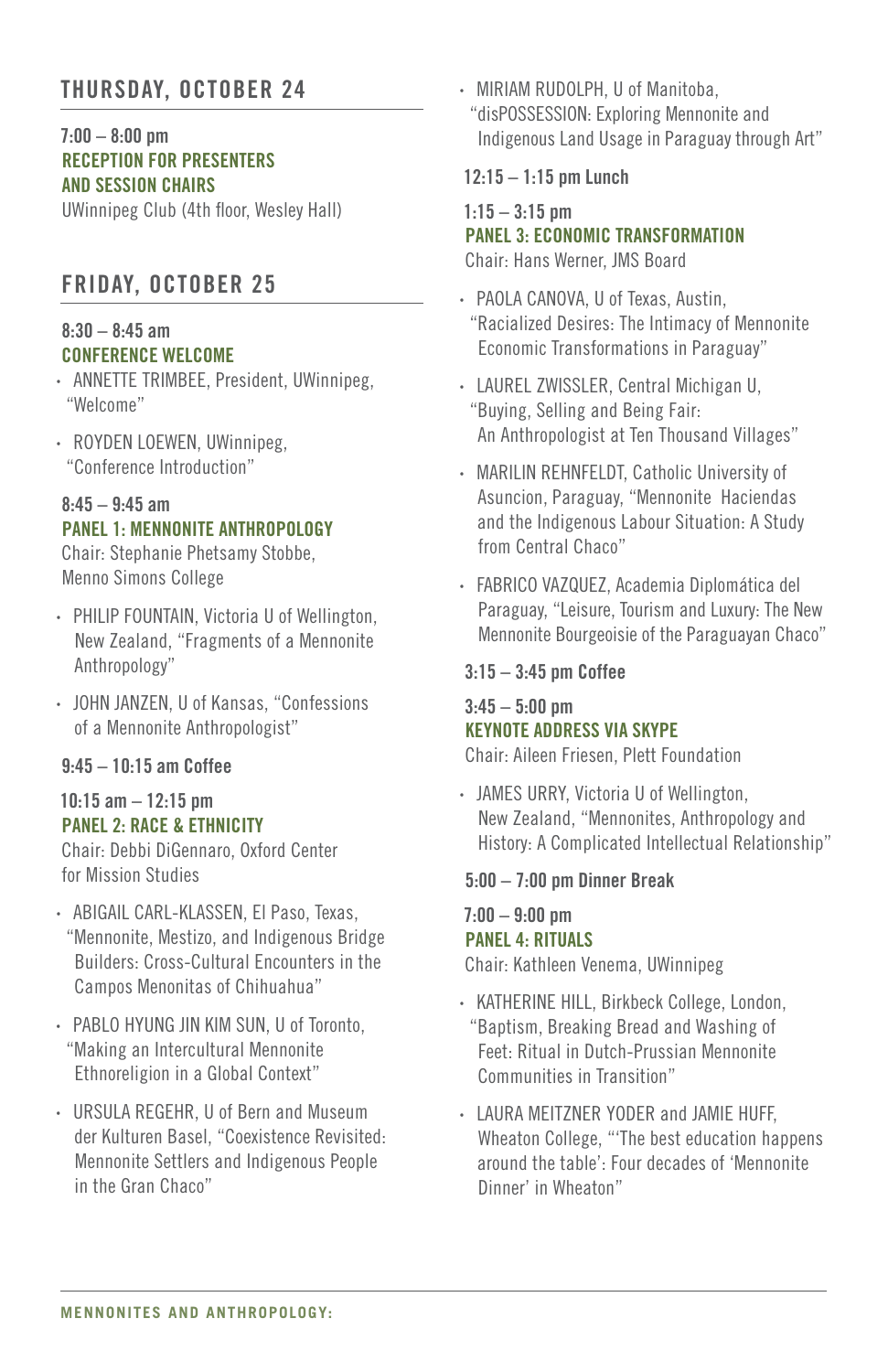- JUDITH KLASSEN, Canadian Museum of History, Ottawa, "'Dü best miene Sonneschien': Non-Conformity and Cosmopolitanism through Expressive Culture"
- JONATHAN DUECK, Canadian Mennonite U, "Ethnographic Studies of Mennonites and Encounters with God"

# SATURDAY, OCTOBER 26

#### 8:30 – 10:00 am PANEL 5: DISSENSION

Chair: Muriel Smith, JMS Board

- ELIZABETH PHELPS, Tirana, Albania, "Transnational Labour and Social Justice Peacemakers: Advocating for Multiculturalism in Virginia"
- ELISA TABER, The New School for Social Research, New York, "Morbo: Attracted by the Repulsive in Paraguayan Narratives of Exile and Refuge"
- CHRISTA MYLIN, State U of New York, Albany, "What Does the Lord Require of You?: Turner's Root Paradigms and Schism in Mennonite Church USA"

#### 10:00 – 10:30 am Coffee

#### $10:30$  am  $-12:00$  pm PANEL 6: MISSIONS

Chair: Eliakim Sibanda, UWinnipeg

- KIMBERLY SCHMIDT, Eastern Mennonite U, "Christianizing and Civilizing the Heathen: Gender and U.S. Policy on the Cheyenne Missions, 1871-1934"
- DOREEN HELEN KLASSEN, Memorial U, Grenfell, "The Local and the Universal: Jacob Loewen and Ben Eidse's attempts to Indigenize Theology"
- SARINA ANNIS, U of Toronto, "Evangelism and the Mennonite Missionary in Quebec 1954-1980"

## $12:00 - 1:00$  pm Lunch

## 1:00 – 2:00 pm PANEL 7: DISCIPLINE

Chair: Patti Harms, Brandon University

- CAREL ROESSINGH, Vrije Universiteit Amsterdam, "Making Rules and Regulations: The Belizean Government and the Old Order Hoover Mennonites"
- TOM THORNTON, Johns Hopkins U, "A Space for Prison Chaplaincy: Mennonite Ambivalence, Discipleship, and the Theological Imagination of Ethics in Alabama"

# $2:00 - 3:00$  pm PANEL 8: ARCHAEOLOGIES

Chair: Conrad Stoesz, Mennonite Heritage Archives

- JOHN D. THIESEN, Bethel College, Kansas, "H. R. Voth, the Hopi and a Contested Kansas Mennonite Anthropo-/Archeological Legacy"
- ROLAND SAWATZKY, Manitoba Museum, "Earthly Remains: Recovery, Analysis and Reburial of a Mennonite Skeleton at Kleefeld, Manitoba"

## 3:00 – 3:30 pm Coffee

## $3:30 - 5:30$  pm PANEL 9: BODIES

Chair: Robert Zacharias, York University

- KERRY FAST, Toronto, "Steinbach Pride: Becoming an Embodied Queer Mennonite Space"
- TIMOTHY EPP, Redeemer U College, Hamilton, "Encountering the Black Person in Canadian Mennonite Newspapers"
- TOMOMI NAKA, Tottori University, Japan, "Women's Singlehood and Social Networks: Lived Experience in Conservative Mennonite Communities in the U.S."
- JOEL NOFZIGER, Lancaster Mennonite Historical Society, "'A Token of Love': A Cultural History of Hairwork among Pennsylvania German Mennonites"

5:30 – 6:00 pm CONFERENCE REFLECTIONS AND THANK YOUS PHILIP FOUNTAIN and ROYDEN LOEWEN